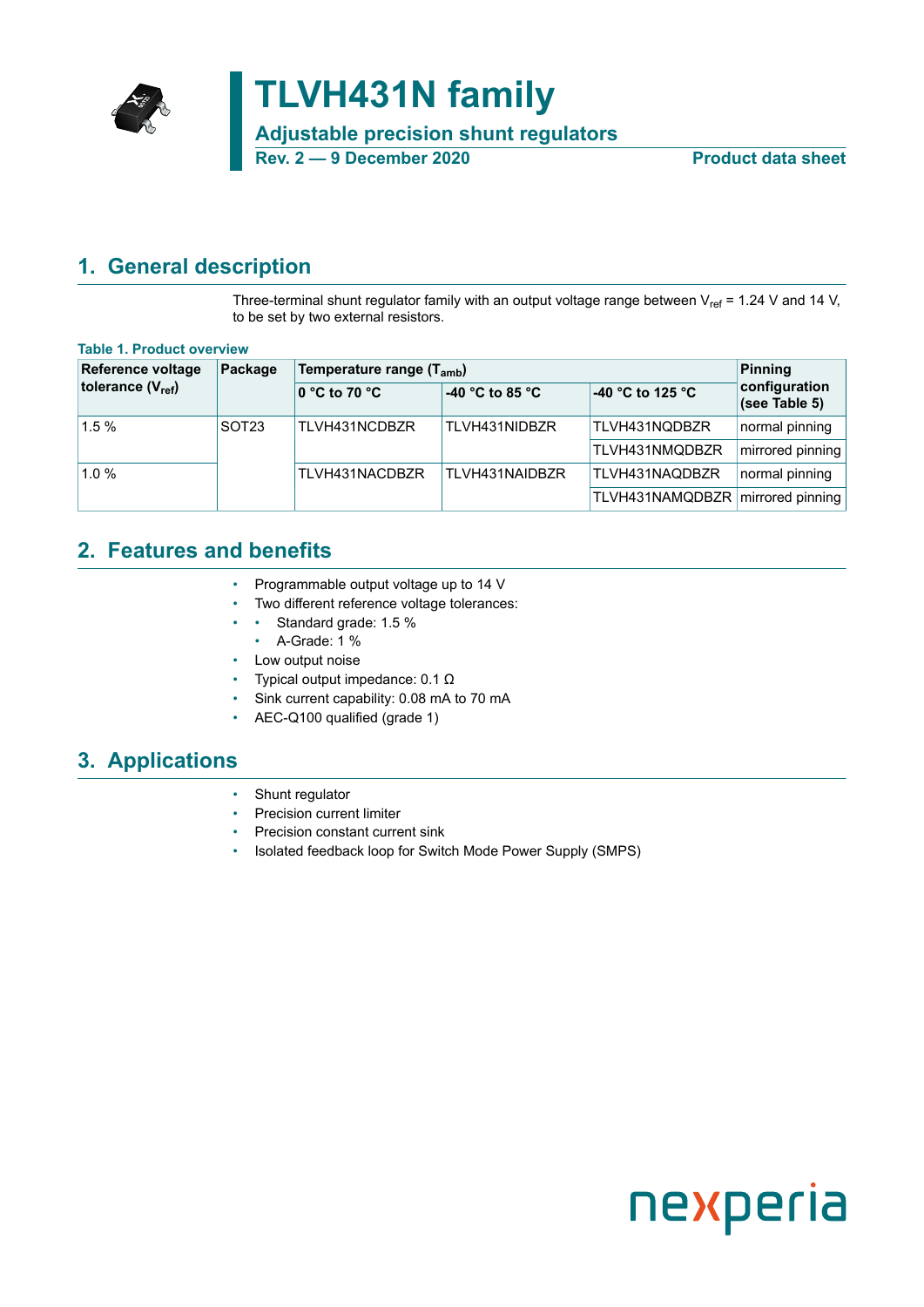## <span id="page-1-0"></span>**4. Quick reference data**

| Symbol                | <b>Parameter</b>            | <b>Conditions</b>                     | Min       | <b>Typ</b>               | <b>Max</b> | Unit |
|-----------------------|-----------------------------|---------------------------------------|-----------|--------------------------|------------|------|
| <b>V<sub>KA</sub></b> | cathode-anode voltage       |                                       | $V_{ref}$ | $\overline{\phantom{a}}$ | 14         | V    |
| Ιĸ                    | cathode current             |                                       | 0.08      | $\blacksquare$           | 70         | mA   |
| $V_{ref}$             | reference voltage           | $V_{KA} = V_{ref}$ ; $I_{K} = 10$ mA; |           |                          |            |      |
|                       | Standard-Grade (1.5 %)<br>٠ | $1T_{amb}$ = 25 °C                    | 1222      | 1240                     | 1258       | mV   |
|                       | A-Grade (1.0 %)<br>٠        |                                       | 1228      | 1240                     | 1252       | mV   |

## <span id="page-1-1"></span>**5. Pinning information**

| <b>Table 3. Pinning</b> |               |                                                        |                           |                       |
|-------------------------|---------------|--------------------------------------------------------|---------------------------|-----------------------|
| <b>Pin</b>              | <b>Symbol</b> | <b>Description</b>                                     | <b>Simplified outline</b> | <b>Graphic symbol</b> |
|                         |               | SOT23; normal pinning: All types without MQDBZR ending |                           |                       |
| 1                       | <b>REF</b>    | reference                                              | 3                         | <b>REF</b>            |
| 2                       | K             | cathode                                                |                           | K                     |
| 3                       | A             | anode                                                  |                           | 006aab355             |
|                         |               |                                                        | 2                         |                       |
|                         |               | SOT23; mirrored pinning: All types with MQDBZR ending  |                           |                       |
| 1                       | K             | cathode                                                | 3                         | <b>REF</b>            |
| 2                       | <b>REF</b>    | reference                                              |                           |                       |
| 3                       | A             | anode                                                  |                           | 006aab355             |
|                         |               |                                                        | $\mathcal{D}$             |                       |

## <span id="page-1-2"></span>**6. Ordering information**

### **Table 4. Ordering information**

| <b>Type number</b> | Package         |                                          |                   |  |  |  |
|--------------------|-----------------|------------------------------------------|-------------------|--|--|--|
|                    | <b>Name</b>     | <b>Description</b>                       | <b>Version</b>    |  |  |  |
| TLVH431NCDBZR      | <b>TO-236AB</b> | plastic surface-mounted package; 3 leads | SOT <sub>23</sub> |  |  |  |
| TLVH431NIDBZR      |                 |                                          |                   |  |  |  |
| TLVH431NQDBZR      |                 |                                          |                   |  |  |  |
| TLVH431NMQDBZR     |                 |                                          |                   |  |  |  |
| TLVH431NACDBZR     |                 |                                          |                   |  |  |  |
| TLVH431NAIDBZR     |                 |                                          |                   |  |  |  |
| TLVH431NAQDBZR     |                 |                                          |                   |  |  |  |
| TLVH431NAMQDBZR    |                 |                                          |                   |  |  |  |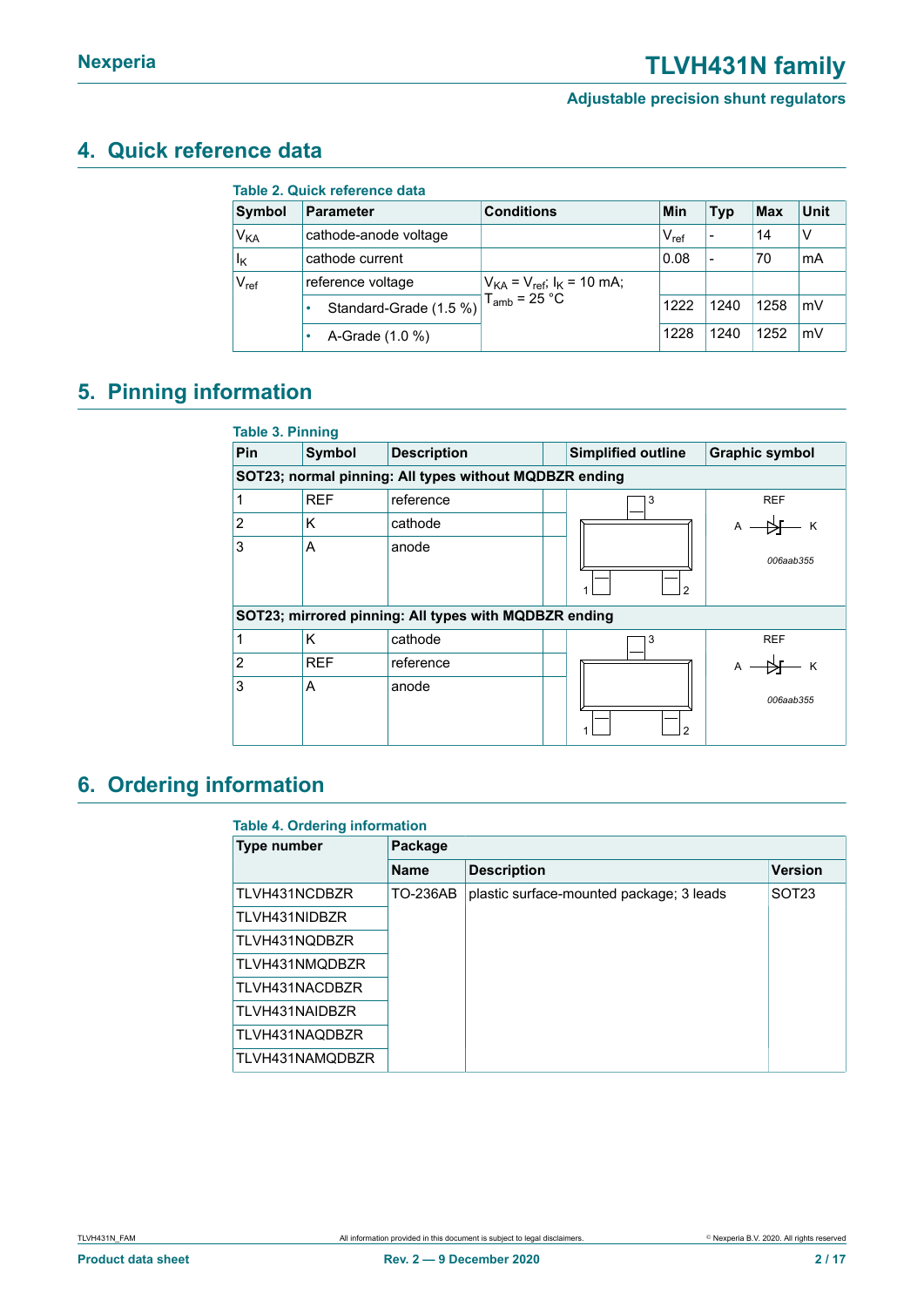### <span id="page-2-1"></span>**7. Marking**

<span id="page-2-0"></span>

| <b>Table 5. Marking codes</b> |                  |                 |                  |  |  |
|-------------------------------|------------------|-----------------|------------------|--|--|
| Type number                   | Marking code [1] | Type number     | Marking code [1] |  |  |
| TLVH431NCDBZR                 | 8M%              | TLVH431NACDBZR  | 8R%              |  |  |
| TLVH431NIDBZR                 | 8N%              | TLVH431NAIDBZR  | 8S%              |  |  |
| TLVH431NQDBZR                 | 8P%              | TLVH431NAQDBZR  | 8T%              |  |  |
| TLVH431NMQDBZR                | 8Q%              | TLVH431NAMQDBZR | 8U%              |  |  |

[1] % = placeholder for manufacturing site code.

### <span id="page-2-2"></span>**8. Functional diagram**

The TLVH431N family comprises a range of 3-terminal adjustable shunt regulators, with specified thermal stability over applicable automotive and commercial temperature ranges. The output voltage can be set to any value between  $V_{ref}$  (approximately 1.24 V) and 14 V with two external resistors (see Figure 10). These devices have a typical output impedance of 0.1 Ω. Active output circuitry provides a very sharp turn-on characteristic, making these devices excellent replacements for Zener diodes in many applications like on-board regulation, adjustable power supplies and switching power supplies.

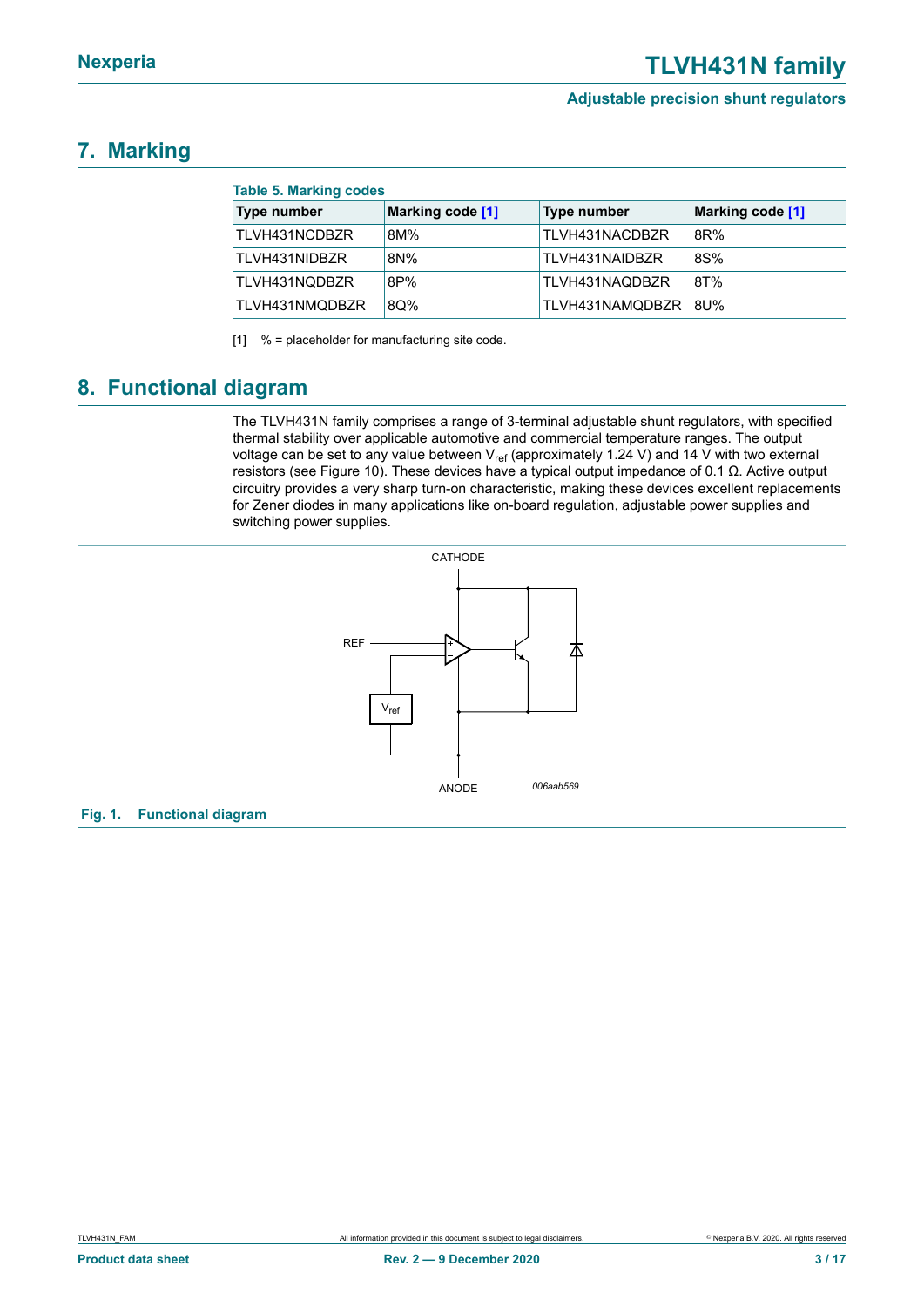### <span id="page-3-1"></span>**9. Limiting values**

#### <span id="page-3-0"></span>**Table 6. Limiting values**

*In accordance with the Absolute Maximum Rating System (IEC 60134).*

| <b>Symbol</b>    | <b>Parameter</b>        | <b>Conditions</b> |                   | Min      | <b>Max</b> | Unit |
|------------------|-------------------------|-------------------|-------------------|----------|------------|------|
| $V_{KA}$         | cathode-anode voltage   |                   |                   |          | 14         | v    |
| Ιĸ               | cathode current         |                   |                   | $-25$    | 80         | mA   |
| I <sub>ref</sub> | reference current       |                   |                   |          | 3          | mA   |
| $P_{\text{tot}}$ | total power dissipation | $T_{amb}$ ≤ 25 °C | [1]               |          | 350        | mW   |
|                  |                         |                   | [2]               |          | 580        | mW   |
|                  |                         |                   | $\lceil 3 \rceil$ |          | 950        | mW   |
| $T_i$            | junction temperature    |                   |                   |          | 150        | °C   |
| $T_{amb}$        | ambient temperature     |                   |                   |          |            |      |
|                  | TLVH431NXCDBZR          |                   |                   | $\Omega$ | +70        | °C   |
|                  | TLVH431NXIDBZR          |                   |                   | $-40$    | $+85$      | °C   |
|                  | TLVH431NXQDBZR          |                   |                   | $-40$    | $+125$     | °C   |
| $T_{\text{stg}}$ | storage temperature     |                   |                   | $-65$    | +150       | °C   |

[1] Device mounted on an FR4 Printed-Circuit Board (PCB), single-sided copper, tin-plated and standard footprint.

[2] Device mounted on an FR4 PCB, single-sided copper, tin-plated, mounting pad for anode 1 cm<sup>2</sup>.

[3] Device mounted on a ceramic PCB,  $Al_2O_3$ , standard footprint.



### **Table 7. ESD maximum ratings**

*Tamb = 25 °C unless otherwise specified.*

| Symbol                      | Parameter                       | <b>Conditions</b>                 | Min | Max | Unit |
|-----------------------------|---------------------------------|-----------------------------------|-----|-----|------|
| $\mathsf{V}_{\mathsf{ESD}}$ | electrostatic discharge voltage | MIL-STD-883<br>(human body model) |     |     | kV   |
|                             |                                 | ∣machine model                    |     | 200 |      |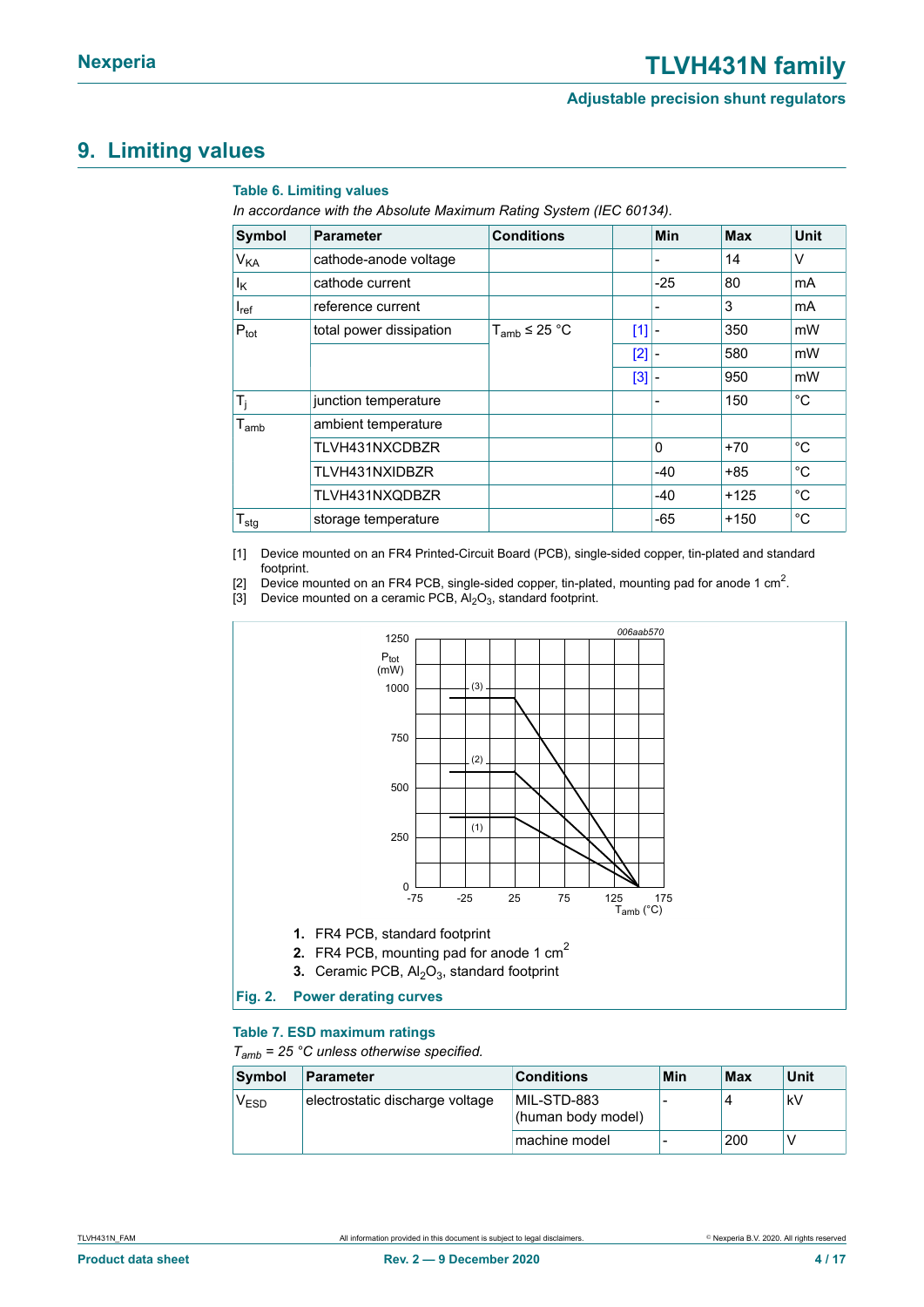### <span id="page-4-1"></span>**10. Recommended operating conditions**

#### <span id="page-4-0"></span>**Table 8. Operating conditions**

| <b>Symbol</b> | <b>Parameter</b>      | <b>Conditions</b> | Min              | Max | Unit |
|---------------|-----------------------|-------------------|------------------|-----|------|
| Ѵҝѧ           | cathode-anode voltage |                   | V <sub>ref</sub> | 14  |      |
| Ιĸ            | cathode current       |                   | 0.08             |     | mA   |

### <span id="page-4-2"></span>**11. Thermal characteristics**

| Symbol                                                          | <b>Parameter</b>                                    | <b>Conditions</b> |       | Min | <b>Typ</b> | Max | Unit |
|-----------------------------------------------------------------|-----------------------------------------------------|-------------------|-------|-----|------------|-----|------|
| thermal resistance from<br>$R_{th(i-a)}$<br>junction to ambient | in free air                                         | $[1]$ -           |       |     | 360        | K/W |      |
|                                                                 |                                                     | $[2]$ -           |       | -   | 216        | K/W |      |
|                                                                 |                                                     | [3] -             |       |     | 132        | K/W |      |
| $R_{th(j-sp)}$                                                  | thermal resistance from<br>junction to solder point |                   | [4] - |     | -          | 50  | K/W  |

[1] Device mounted on an FR4 PCB, single-sided copper, tin-plated and standard footprint.

[2] Device mounted on an FR4 PCB, single-sided copper, tin-plated, mounting pad for anode 1 cm<sup>2</sup>.

[3] Device mounted on a ceramic PCB,  $Al_2O_3$ , standard footprint.

[4] Soldering point of anode.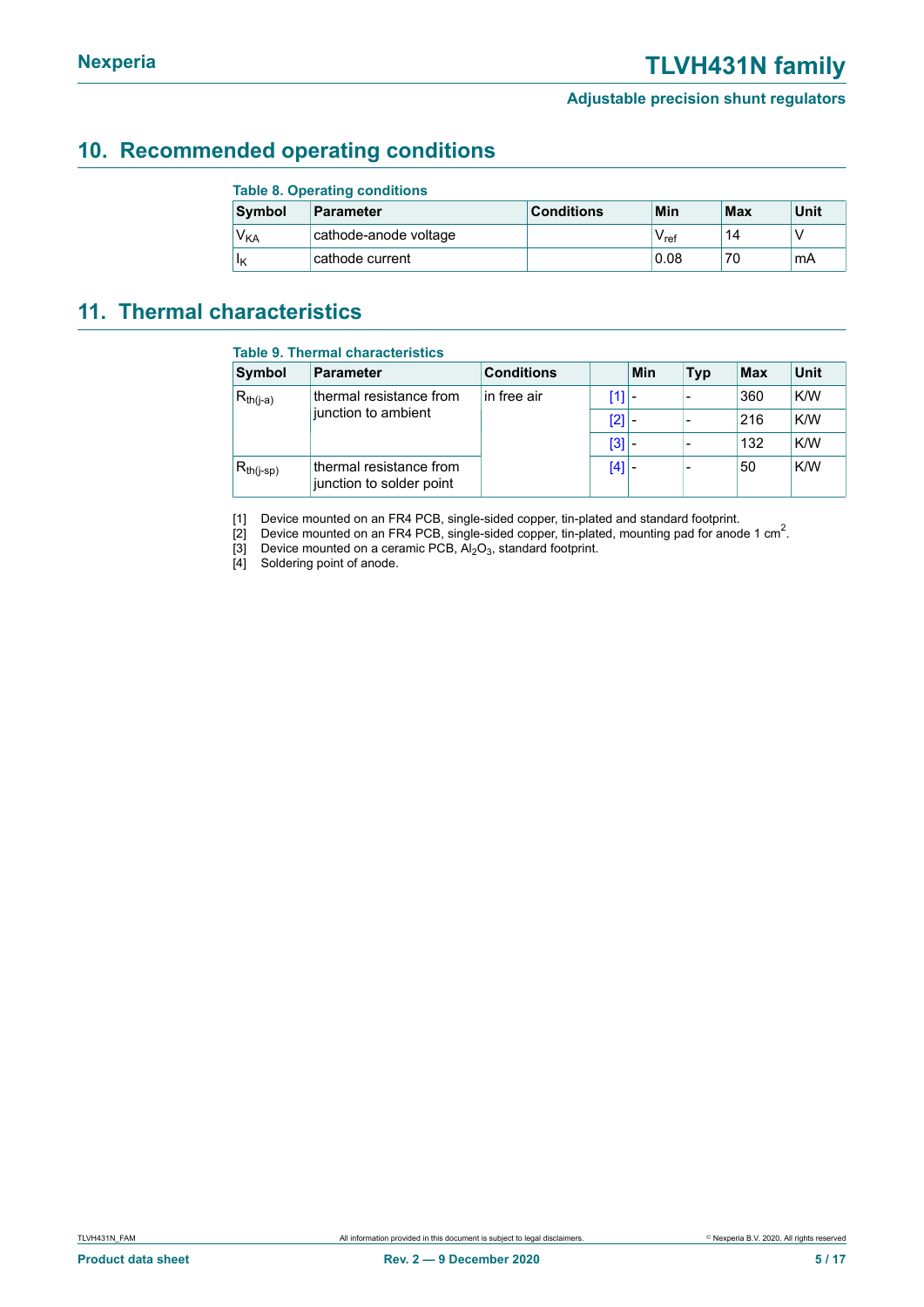### <span id="page-5-0"></span>**12. Characteristics**

#### **Table 10. Characteristics**

#### *Tamb = 25 °C unless otherwise specified.*

| Symbol                         | <b>Parameter</b>                                                           | <b>Conditions</b>                                                                   | Min  | <b>Typ</b> | <b>Max</b> | Unit |
|--------------------------------|----------------------------------------------------------------------------|-------------------------------------------------------------------------------------|------|------------|------------|------|
|                                |                                                                            | Standard-Grade (1.5 %): TLVH431NCDBZR; TLVH431NIDBZR; TLVH431NQDBZR; TLVH431NMQDBZR |      |            |            |      |
| $V_{ref}$                      | reference voltage                                                          | $V_{KA} = V_{ref}$ ; $I_{K} = 10$ mA; $T_{amb} = 25$ °C                             | 1222 | 1240       | 1258       | mV   |
| $\Delta V_{ref}$               | reference voltage variation                                                | $V_{KA} = V_{ref}$ ; $I_{K} = 10$ mA                                                |      |            |            |      |
|                                | TLVH431NCDBZR                                                              | $T_{amb}$ = 0 °C to 70 °C                                                           |      | 2          | 10         | mV   |
|                                | TLVH431NIDBZR                                                              | $T_{amb}$ = -40 °C to 85 °C                                                         |      | 3          | 10         | mV   |
|                                | TLVH431NQDBZR                                                              | $T_{amb}$ = -40 °C to 125 °C                                                        |      | 5          | 10         | mV   |
|                                | TLVH431NMQDBZR                                                             |                                                                                     |      |            |            |      |
| $\Delta V_{ref}/\Delta V_{KA}$ | reference voltage variation<br>to cathode-anode voltage<br>variation ratio | $I_{\rm K}$ = 10 mA; $\Delta V_{\rm KA}$ = V <sub>ref</sub> to 14 V                 |      | $-0.8$     | $-2.7$     | mV/V |
| $I_{ref}$                      | reference current                                                          | $I_{K}$ = 10 mA;<br>$R1 = 10 k\Omega$ ; R2 = open                                   |      | 0.19       | 0.30       | μA   |
| $\Delta I_{ref}$               | reference current variation                                                | $IK$ = 10 mA; R1 = 10 kΩ; R2 = open                                                 |      |            |            |      |
|                                | TLVH431NCDBZR                                                              | $T_{amb}$ = 0 °C to 70 °C                                                           |      | 0.03       | 1.0        | μA   |
|                                | TLVH431NIDBZR                                                              | $T_{amb}$ = -40 °C to 85 °C                                                         |      | 0.06       | 0.16       | μA   |
|                                | TLVH431NQDBZR                                                              | $T_{amb}$ = -40 °C to 125 °C                                                        |      | 0.07       | 0.24       | μA   |
|                                | TLVH431NMQDBZR                                                             |                                                                                     |      |            |            |      |
| $I_{K(min)}$                   | minimum cathode current                                                    | $V_{KA} = V_{ref}$                                                                  |      | 55         | 80         | μA   |
| $I_{\text{off}}$               | off-state current                                                          | $V_{KA} = 14 V; V_{ref} = 0$                                                        |      | 0.01       | 0.05       | μA   |
| $Z_{\mathsf{KA}}$              | dynamic cathode-anode<br>impedance                                         | $I_{K}$ = 0.1 mA to 70 mA;<br>$V_{KA} = V_{ref}$ ; f < 1 kHz                        |      | 0.10       | 0.15       | Ω    |
|                                |                                                                            | A-Grade (1 %): TLVH431NACDBZR; TLVH431NAIDBZR; TLVH431NAQDBZR; TLVH431NAMQDBZR      |      |            |            |      |
| $V_{ref}$                      | reference voltage                                                          | $V_{KA}$ = $V_{ref}$ ; $I_K$ = 10 mA; T <sub>amb</sub> = 25 °C                      | 1228 | 1240       | 1252       | mV   |
| $\Delta V_{ref}$               | reference voltage variation                                                | $V_{KA} = V_{ref}$ ; $I_{K} = 10$ mA                                                |      |            |            |      |
|                                | TLVH431NACDBZR                                                             | $T_{amb}$ = 0 °C to 70 °C                                                           |      | 0.3        | 10         | mV   |
|                                | TLVH431NAIDBZR                                                             | $T_{amb}$ = -40 °C to 85 °C                                                         |      | 1.3        | 10         | mV   |
|                                | TLVH431NAQDBZR                                                             | $T_{amb}$ = -40 °C to 125 °C                                                        |      | 2.2        | 10         | mV   |
|                                | TLVH431NAMQDBZR                                                            |                                                                                     |      |            |            |      |
| $\Delta V_{ref}/\Delta V_{KA}$ | reference voltage variation<br>to cathode-anode voltage<br>variation ratio | $I_K$ = 10 mA; $\Delta V_{KA}$ = $V_{ref}$ to 14 V                                  |      | $-0.5$     | $-2.7$     | mV/V |
| $I_{ref}$                      | reference current                                                          | $I_K = 10$ mA;<br>$R1 = 10 k\Omega$ ; R2 = open                                     |      | 0.19       | 0.30       | μA   |
| $\Delta I_{\text{ref}}$        | reference current variation                                                | $IK$ = 10 mA; R1 = 10 kΩ; R2 = open                                                 |      |            |            |      |
|                                | TLVH431NACDBZR                                                             | $T_{amb}$ = 0 °C to 70 °C                                                           |      | 0.03       | 0.10       | μA   |
|                                | TLVH431NAIDBZR                                                             | $T_{amb}$ = -40 °C to 85 °C                                                         |      | 0.06       | 0.16       | μA   |
|                                | TLVH431NAQDBZR                                                             | $T_{amb}$ = -40 °C to 125 °C                                                        |      | 0.07       | 0.24       | μA   |
|                                | TLVH431NAMQDBZR                                                            |                                                                                     |      |            |            |      |
| $I_{K(min)}$                   | minimum cathode current                                                    | $V_{KA} = V_{ref}$                                                                  |      | 55         | 80         | μA   |
| $I_{\mathsf{off}}$             | off-state current                                                          | $V_{KA}$ = 14 V; $V_{ref}$ = 0                                                      |      | 0.01       | 0.05       | μA   |
| $Z_{\text{KA}}$                | dynamic cathode-anode<br>impedance                                         | $I_{K}$ = 0.1 mA to 70 mA;<br>$V_{KA} = V_{ref}$ ; f < 1 kHz                        |      | 0.10       | 0.15       | Ω    |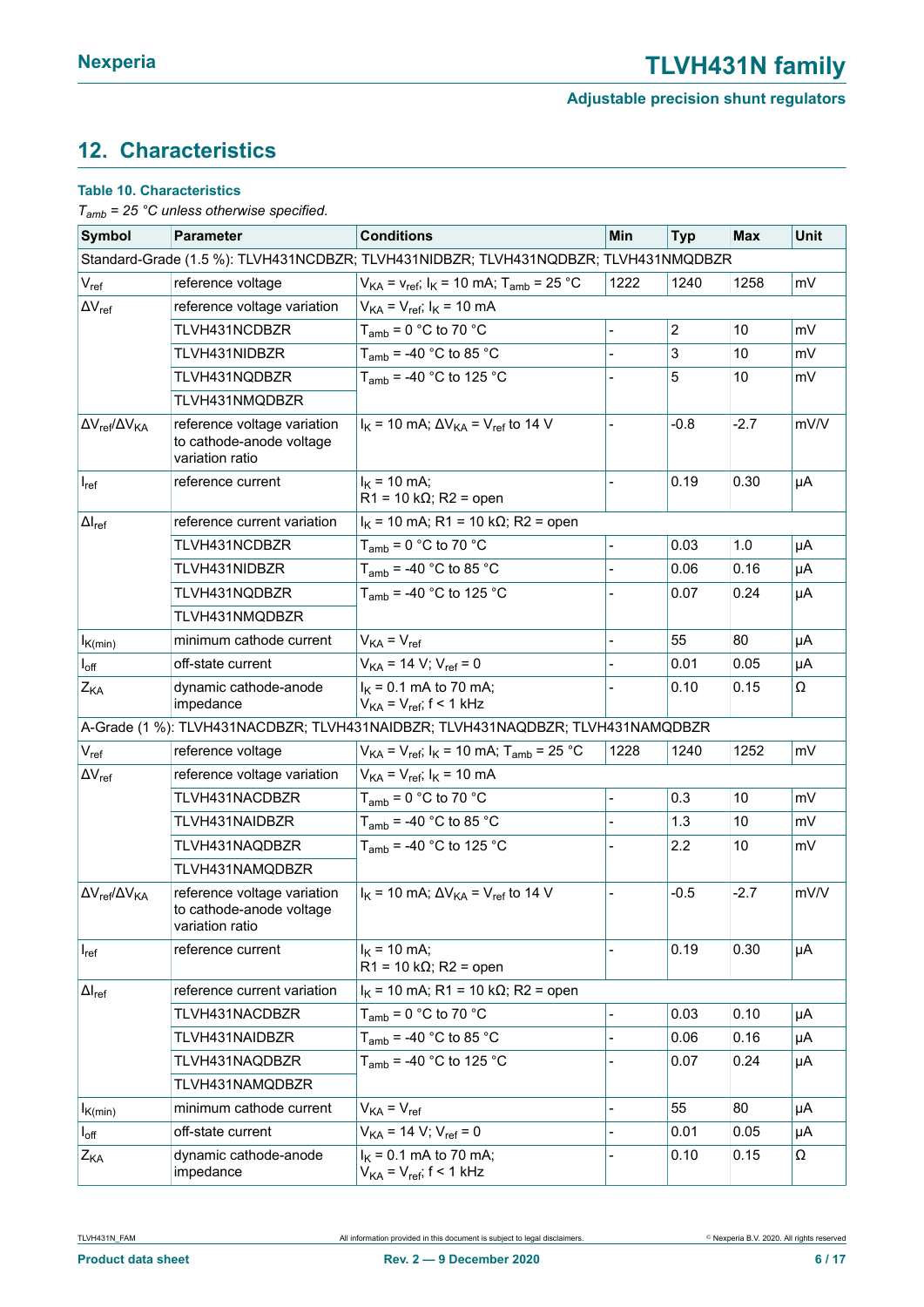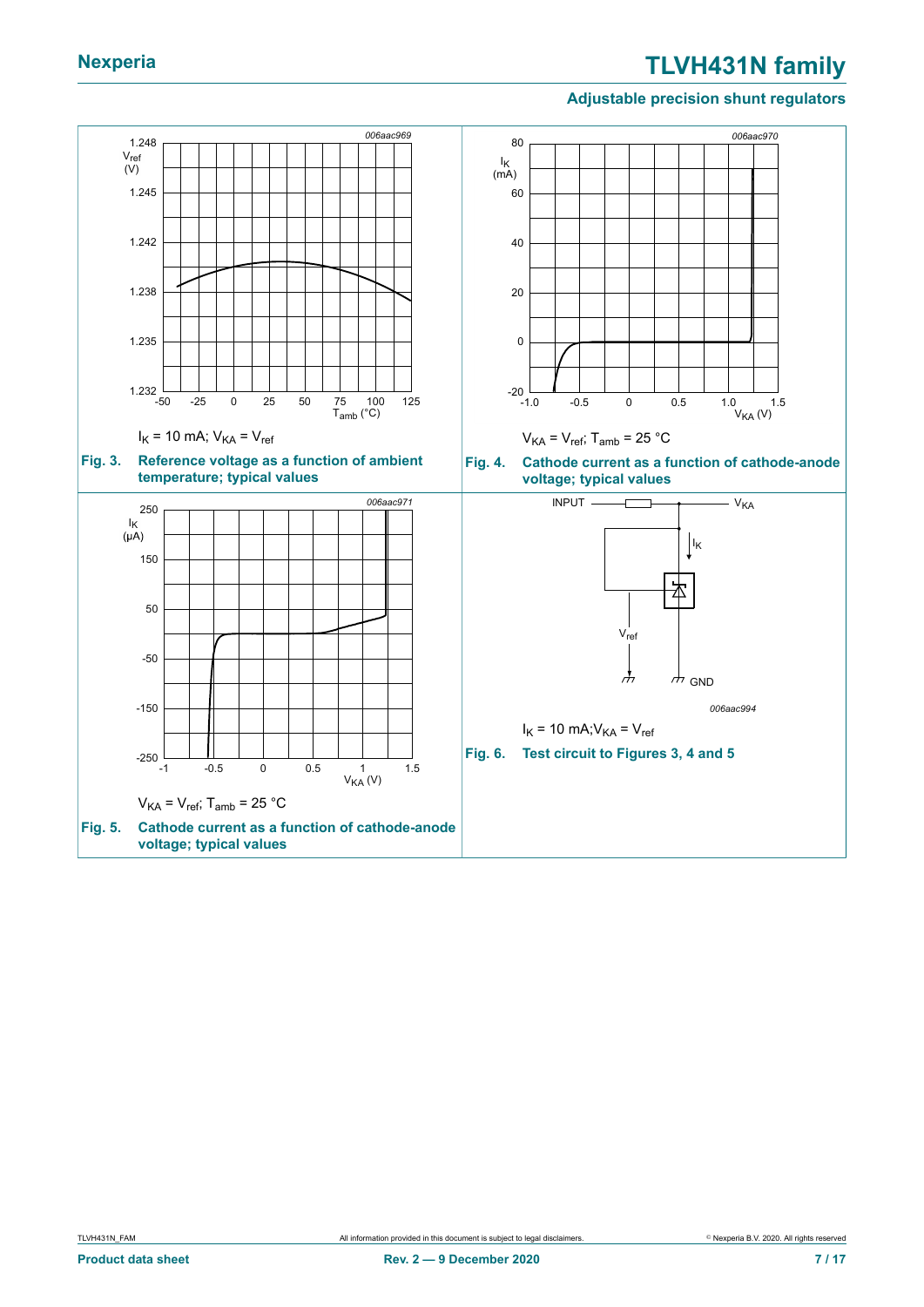### **Adjustable precision shunt regulators**



TLVH431N\_FAM All information provided in this document is subject to legal disclaimers. © Nexperia B.V. 2020. All rights reserved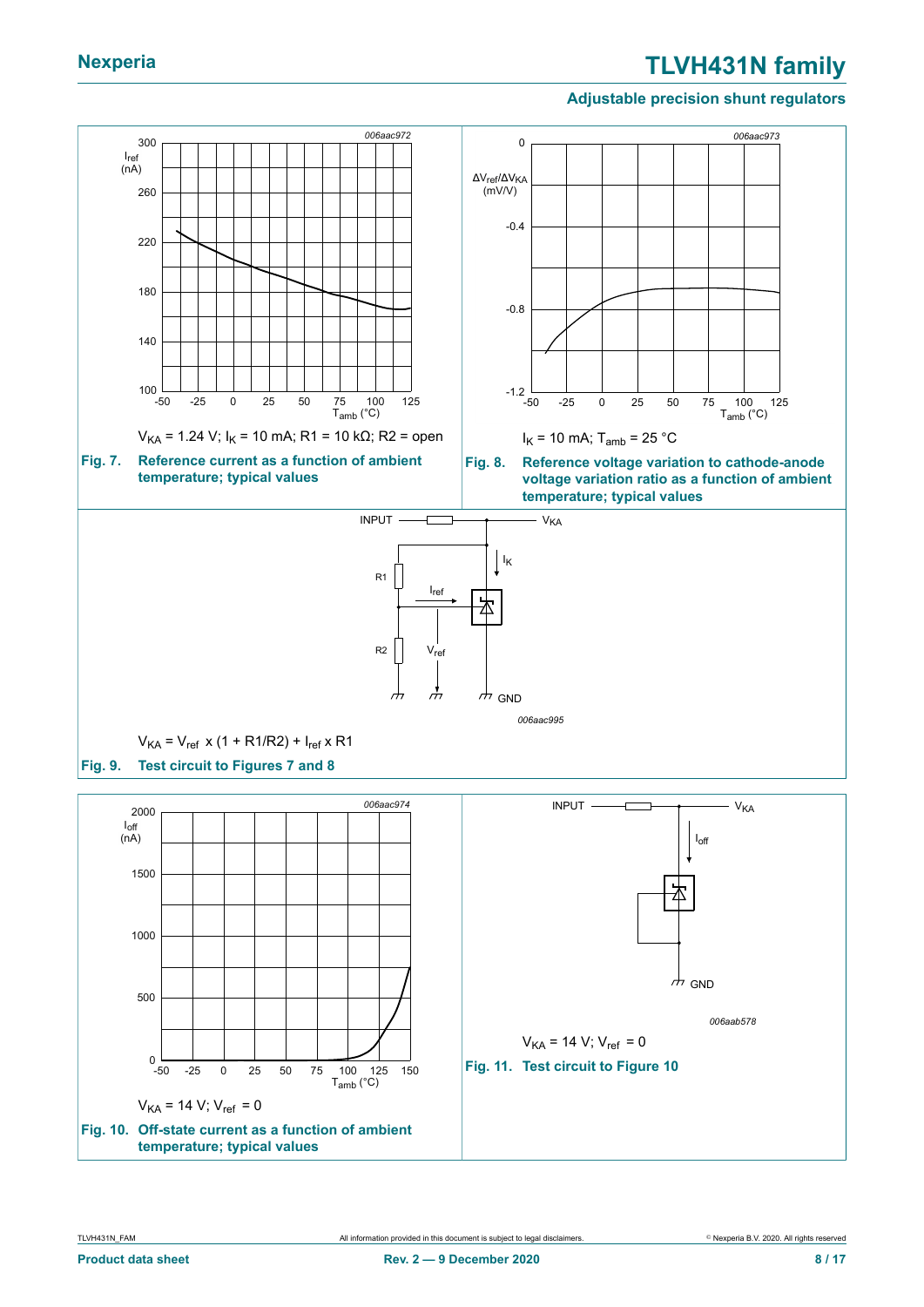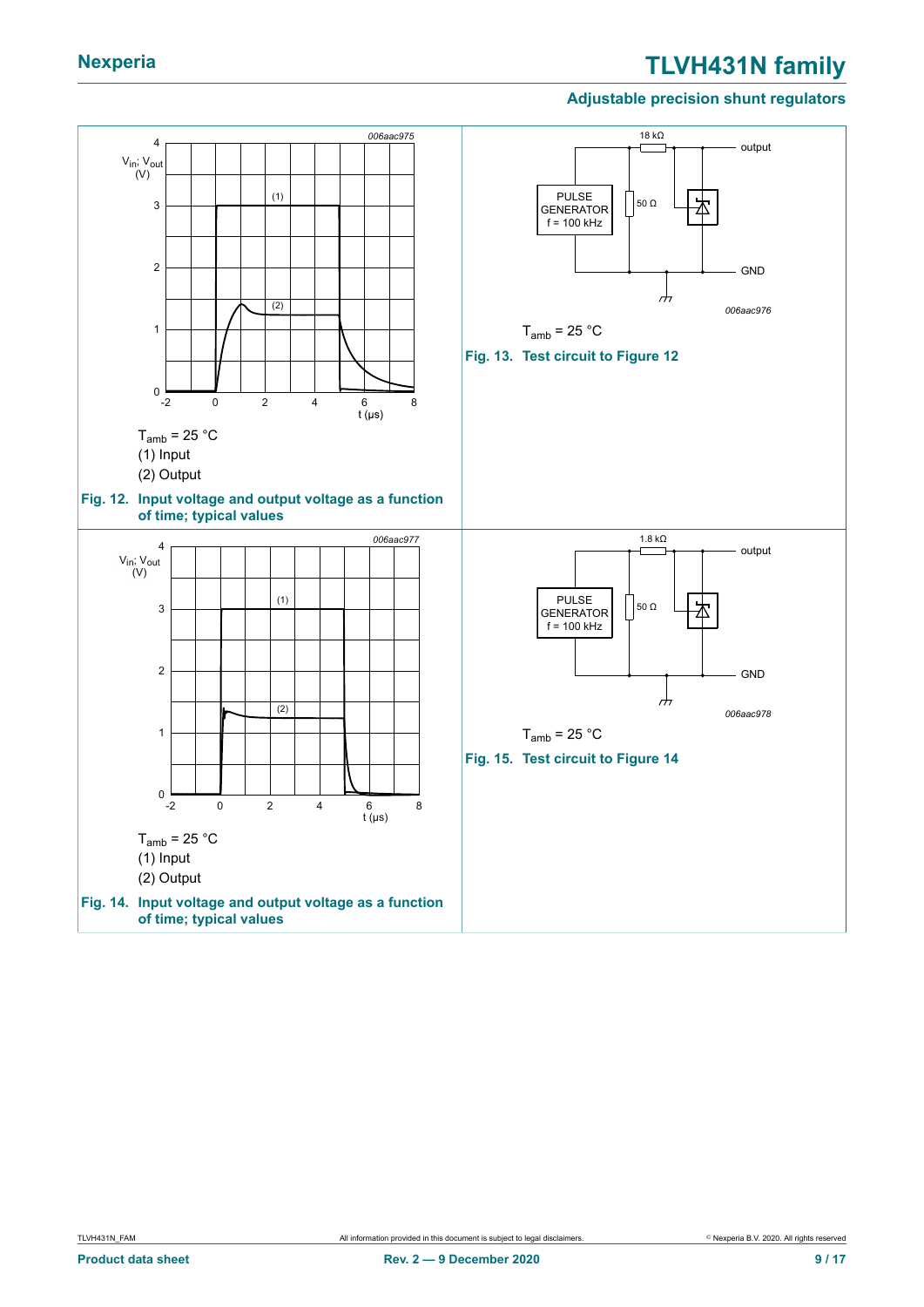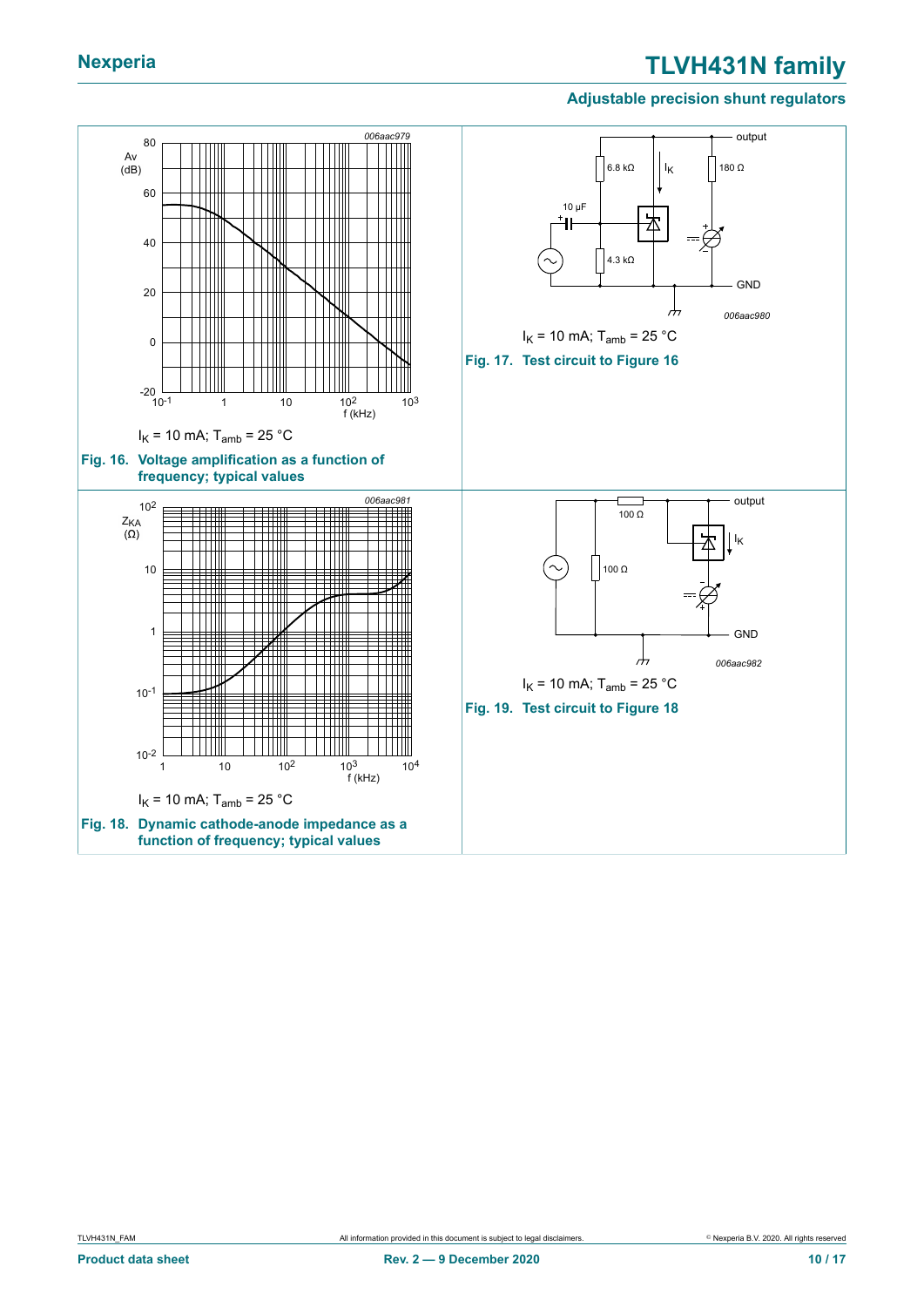### **Adjustable precision shunt regulators**





Figures 20, 21 and 22 show the stability boundaries and test circuits for the worst case conditions with a load capacitance mounted as close as possible to the device. The required load capacitance for stable operation varies depending on the operating temperature and capacitor Equivalent Series Resistance (ESR). Verify that the application circuit is stable over the anticipated operating current and temperature ranges.

### <span id="page-10-0"></span>**13. Application information**

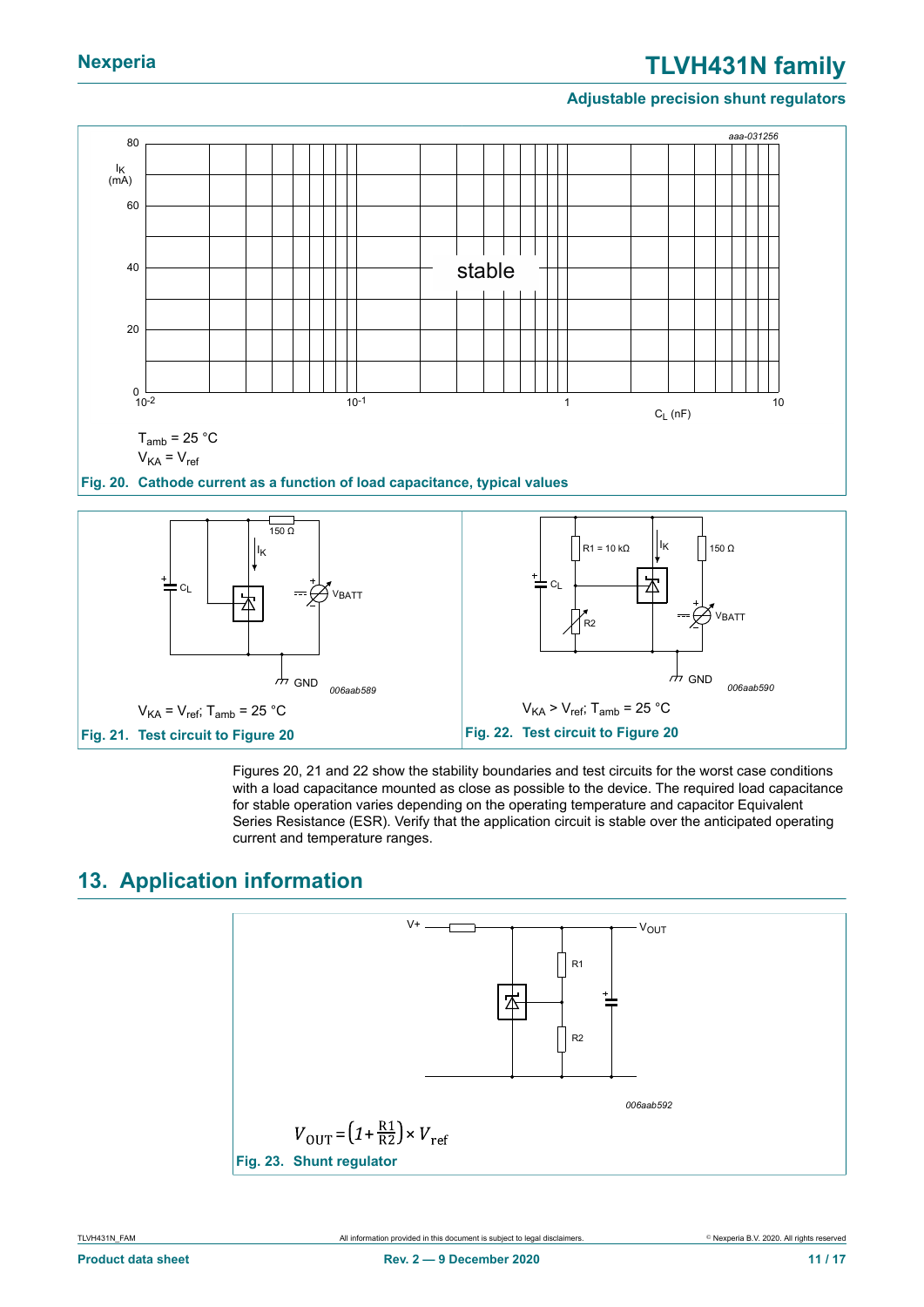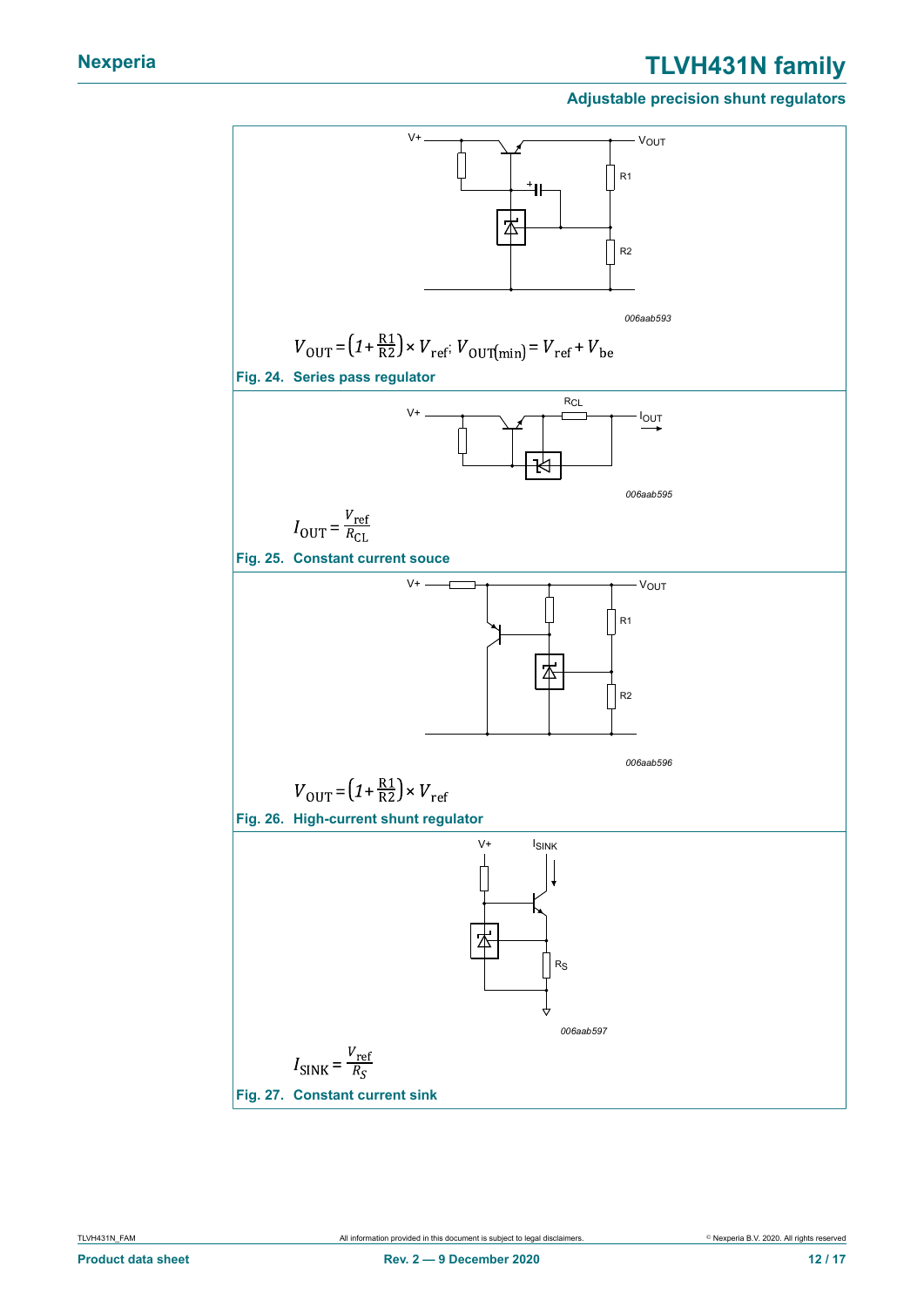#### **Adjustable precision shunt regulators**



### <span id="page-12-0"></span>**14. Test information**

### **Quality information**

This product has been qualified in accordance with the Automotive Electronics Council (AEC) standard Q100 - Failure mechanism based stress test qualification for integrated circuits, and is suitable for use in automotive applications.

### <span id="page-12-1"></span>**15. Package outline**

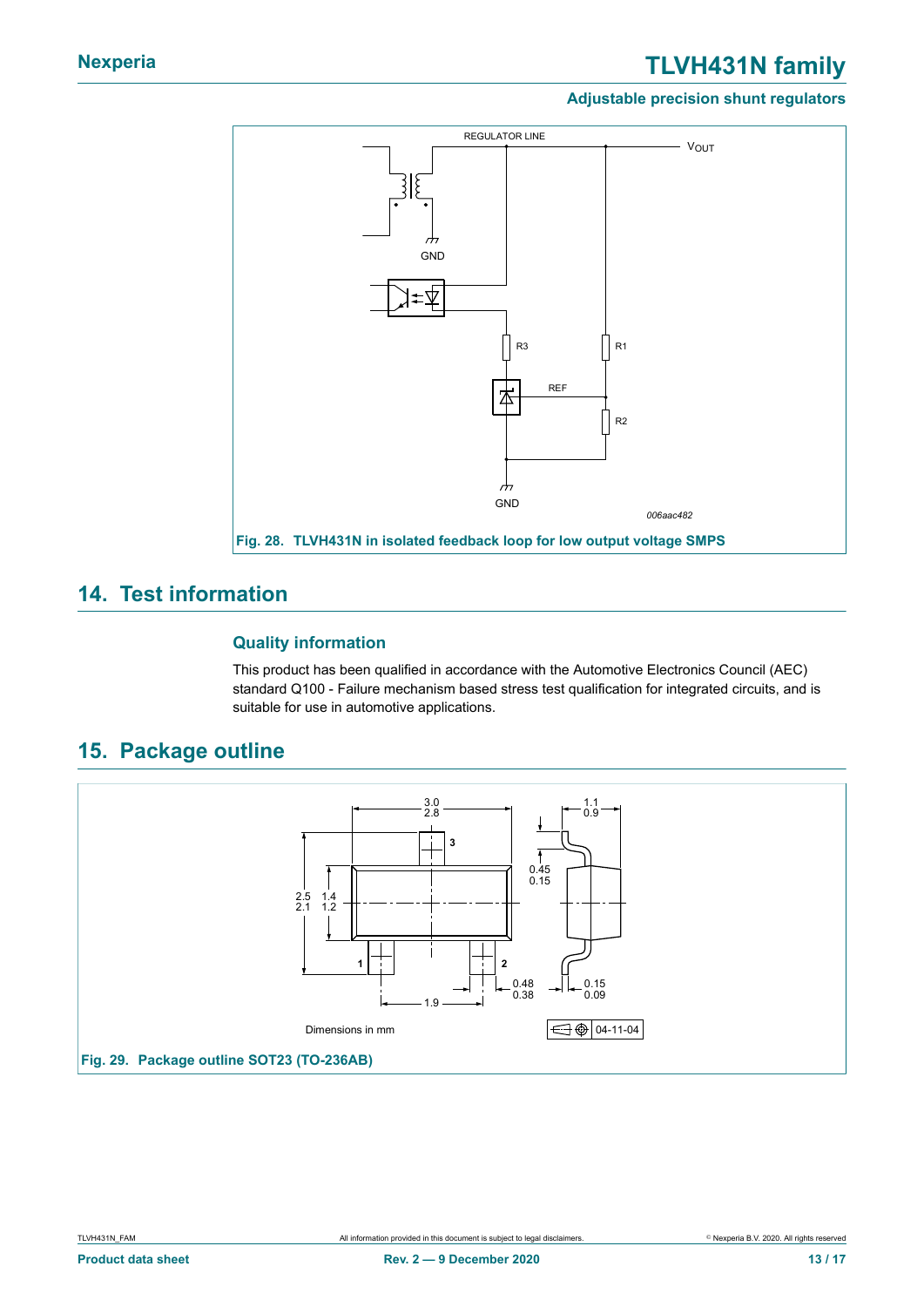### **Adjustable precision shunt regulators**

## <span id="page-13-0"></span>**16. Soldering**

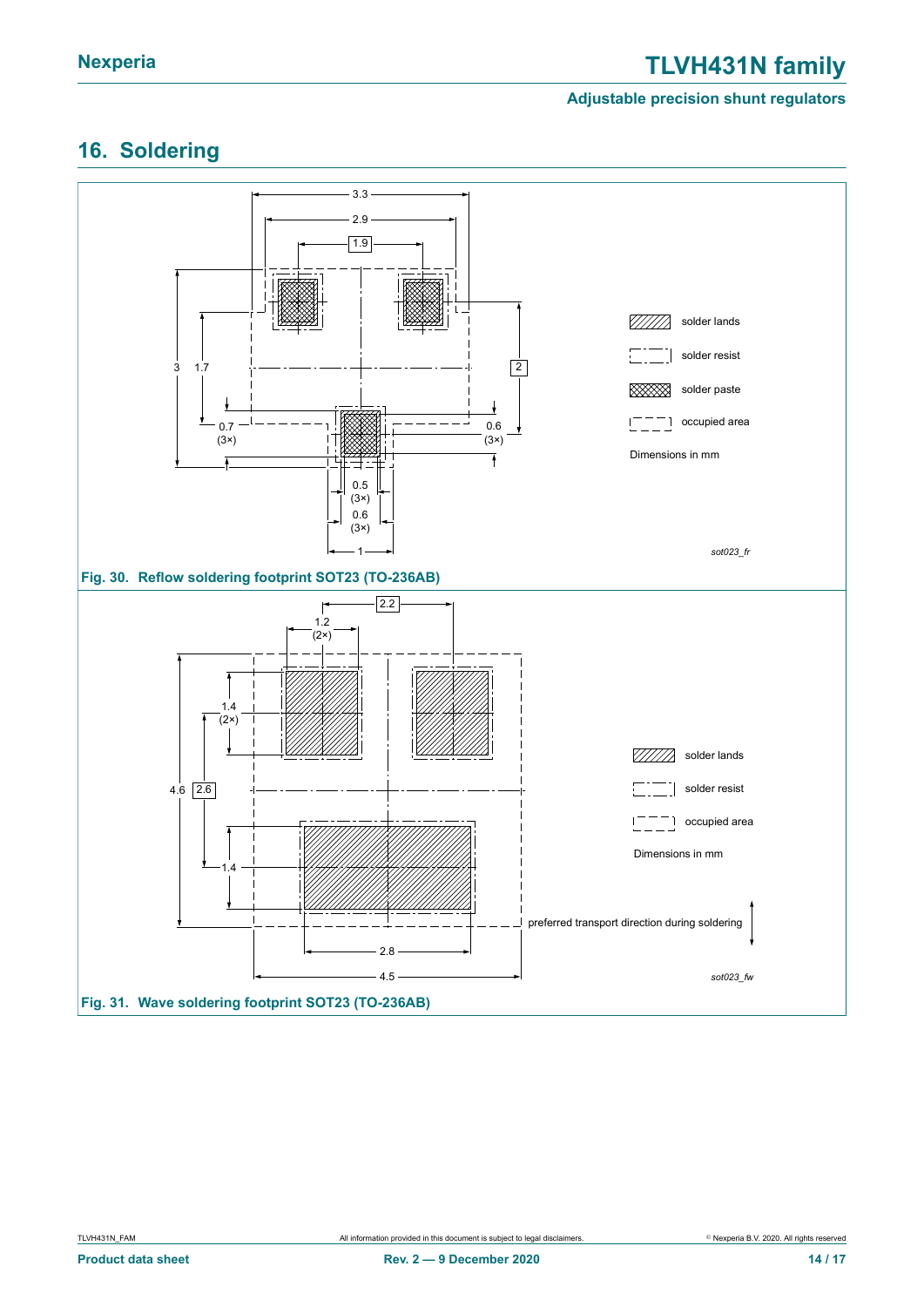## <span id="page-14-0"></span>**17. Revision history**

| <b>Table 11. Revision history</b> |                                           |                    |                      |                   |  |
|-----------------------------------|-------------------------------------------|--------------------|----------------------|-------------------|--|
| Document ID                       | Release date                              | Data sheet status  | <b>Change notice</b> | <b>Supersedes</b> |  |
| TLVH431N FAM v.2                  | 20201209                                  | Product data sheet |                      |                   |  |
| Modifications:                    | Pinning table changed<br>Figure 2 changed |                    |                      |                   |  |
| TLVH431N FAM v.1                  | 20200625                                  | Product data sheet |                      |                   |  |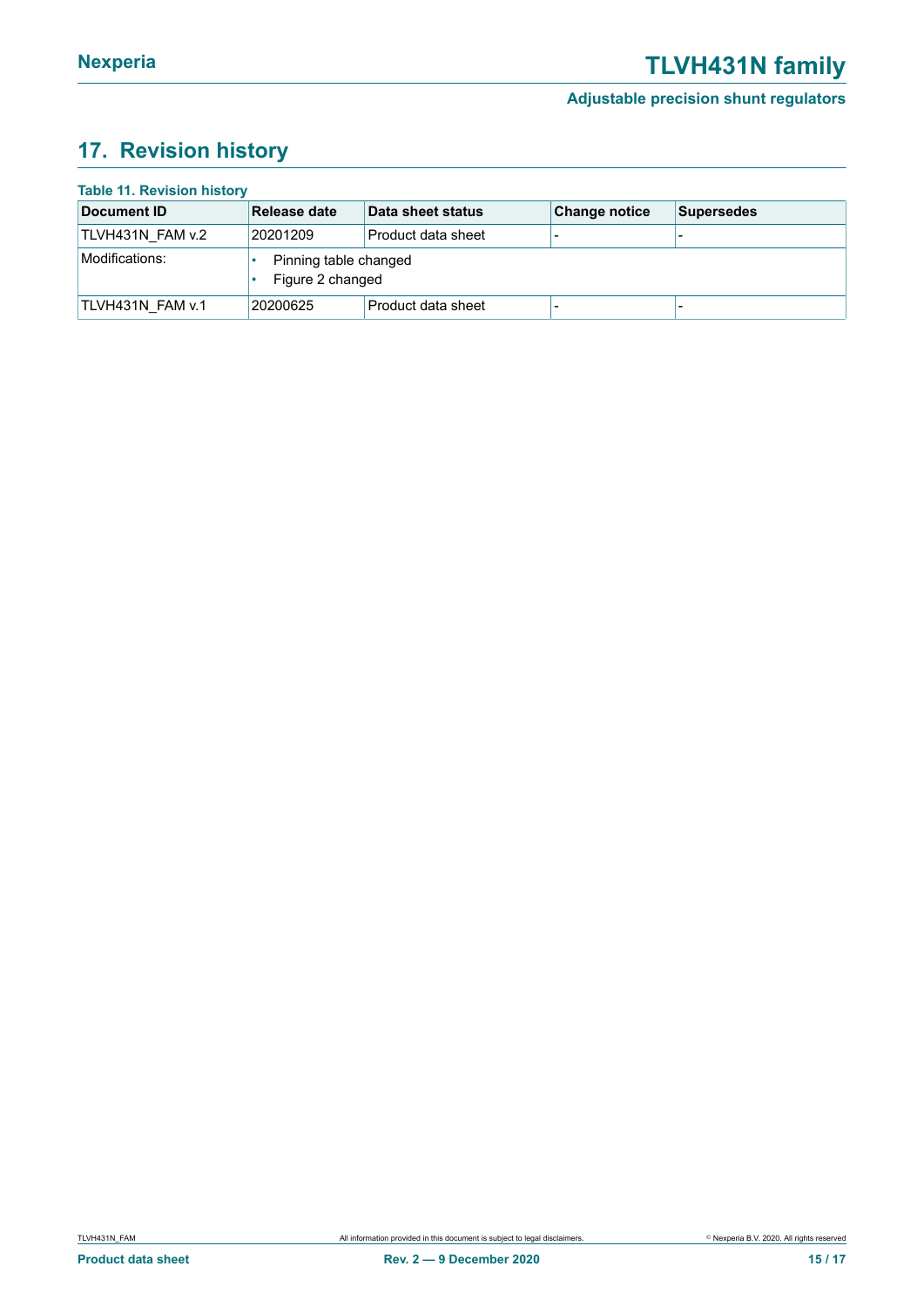### <span id="page-15-0"></span>**18. Legal information**

#### **Data sheet status**

| Document status<br>$[1]$ [2]      | Product<br>status [3] | <b>Definition</b>                                                                           |
|-----------------------------------|-----------------------|---------------------------------------------------------------------------------------------|
| Objective [short]<br>data sheet   | Development           | This document contains data from<br>the objective specification for<br>product development. |
| Preliminary [short]<br>data sheet | Qualification         | This document contains data from<br>the preliminary specification.                          |
| Product [short]<br>data sheet     | Production            | This document contains the product<br>specification.                                        |

[1] Please consult the most recently issued document before initiating or completing a design.

The term 'short data sheet' is explained in section "Definitions"

[3] The product status of device(s) described in this document may have changed since this document was published and may differ in case of multiple devices. The latest product status information is available on the internet at [https://www.nexperia.com.](https://www.nexperia.com)

#### **Definitions**

**Draft** — The document is a draft version only. The content is still under internal review and subject to formal approval, which may result in modifications or additions. Nexperia does not give any representations or warranties as to the accuracy or completeness of information included herein and shall have no liability for the consequences of use of such information.

**Short data sheet** — A short data sheet is an extract from a full data sheet with the same product type number(s) and title. A short data sheet is intended for quick reference only and should not be relied upon to contain detailed and full information. For detailed and full information see the relevant full data sheet, which is available on request via the local Nexperia sales office. In case of any inconsistency or conflict with the short data sheet, the full data sheet shall prevail.

**Product specification** — The information and data provided in a Product data sheet shall define the specification of the product as agreed between Nexperia and its customer, unless Nexperia and customer have explicitly agreed otherwise in writing. In no event however, shall an agreement be valid in which the Nexperia product is deemed to offer functions and qualities beyond those described in the Product data sheet.

#### **Disclaimers**

**Limited warranty and liability** — Information in this document is believed to be accurate and reliable. However, Nexperia does not give any representations or warranties, expressed or implied, as to the accuracy or completeness of such information and shall have no liability for the consequences of use of such information. Nexperia takes no responsibility for the content in this document if provided by an information source outside of Nexperia.

In no event shall Nexperia be liable for any indirect, incidental, punitive, special or consequential damages (including - without limitation - lost profits, lost savings, business interruption, costs related to the removal or replacement of any products or rework charges) whether or not such damages are based on tort (including negligence), warranty, breach of contract or any other legal theory.

Notwithstanding any damages that customer might incur for any reason whatsoever, Nexperia's aggregate and cumulative liability towards customer for the products described herein shall be limited in accordance with the Terms and conditions of commercial sale of Nexperia.

**Right to make changes** — Nexperia reserves the right to make changes to information published in this document, including without limitation specifications and product descriptions, at any time and without notice. This document supersedes and replaces all information supplied prior to the publication hereof

**Suitability for use in automotive applications** — This Nexperia product has been qualified for use in automotive applications. Unless otherwise agreed in writing, the product is not designed, authorized or warranted to be suitable for use in life support, life-critical or safety-critical systems or

#### **Adjustable precision shunt regulators**

equipment, nor in applications where failure or malfunction of an Nexperia product can reasonably be expected to result in personal injury, death or severe property or environmental damage. Nexperia and its suppliers accept no liability for inclusion and/or use of Nexperia products in such equipment or applications and therefore such inclusion and/or use is at the customer's own risk.

**Quick reference data** — The Quick reference data is an extract of the product data given in the Limiting values and Characteristics sections of this document, and as such is not complete, exhaustive or legally binding.

**Applications** — Applications that are described herein for any of these products are for illustrative purposes only. Nexperia makes no representation or warranty that such applications will be suitable for the specified use without further testing or modification.

Customers are responsible for the design and operation of their applications and products using Nexperia products, and Nexperia accepts no liability for any assistance with applications or customer product design. It is customer's sole responsibility to determine whether the Nexperia product is suitable and fit for the customer's applications and products planned, as well as for the planned application and use of customer's third party customer(s). Customers should provide appropriate design and operating safeguards to minimize the risks associated with their applications and products.

Nexperia does not accept any liability related to any default, damage, costs or problem which is based on any weakness or default in the customer's applications or products, or the application or use by customer's third party customer(s). Customer is responsible for doing all necessary testing for the customer's applications and products using Nexperia products in order to avoid a default of the applications and the products or of the application or use by customer's third party customer(s). Nexperia does not accept any liability in this respect.

**Limiting values** — Stress above one or more limiting values (as defined in the Absolute Maximum Ratings System of IEC 60134) will cause permanent damage to the device. Limiting values are stress ratings only and (proper) operation of the device at these or any other conditions above those given in the Recommended operating conditions section (if present) or the Characteristics sections of this document is not warranted. Constant or repeated exposure to limiting values will permanently and irreversibly affect the quality and reliability of the device.

**Terms and conditions of commercial sale** — Nexperia products are sold subject to the general terms and conditions of commercial sale, as published at [http://www.nexperia.com/profile/terms,](http://www.nexperia.com/profile/terms) unless otherwise agreed in a valid written individual agreement. In case an individual agreement is concluded only the terms and conditions of the respective agreement shall apply. Nexperia hereby expressly objects to applying the customer's general terms and conditions with regard to the purchase of Nexperia products by customer.

**No offer to sell or license** — Nothing in this document may be interpreted or construed as an offer to sell products that is open for acceptance or the grant, conveyance or implication of any license under any copyrights, patents or other industrial or intellectual property rights.

**Export control** — This document as well as the item(s) described herein may be subject to export control regulations. Export might require a prior authorization from competent authorities.

**Translations** — A non-English (translated) version of a document is for reference only. The English version shall prevail in case of any discrepancy between the translated and English versions.

#### **Trademarks**

Notice: All referenced brands, product names, service names and trademarks are the property of their respective owners.